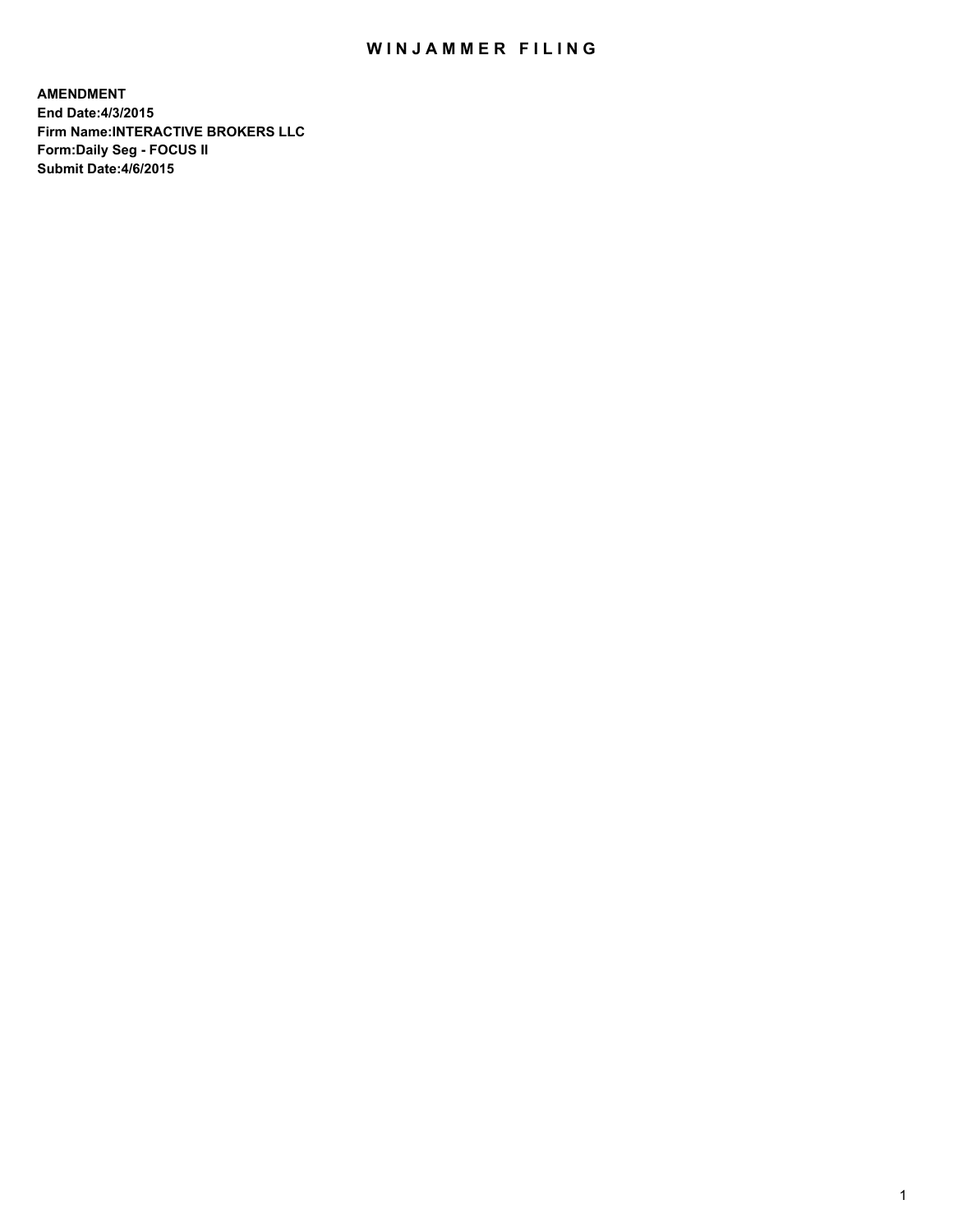## **AMENDMENT End Date:4/3/2015 Firm Name:INTERACTIVE BROKERS LLC Form:Daily Seg - FOCUS II Submit Date:4/6/2015 Daily Segregation - Cover Page**

| Name of Company<br><b>Contact Name</b><br><b>Contact Phone Number</b><br><b>Contact Email Address</b>                                                                                                                                                                                                                          | <b>INTERACTIVE BROKERS LLC</b><br><b>Michael Ellman</b><br>203-422-8926<br>mellman@interactivebrokers.co<br>$m$ |
|--------------------------------------------------------------------------------------------------------------------------------------------------------------------------------------------------------------------------------------------------------------------------------------------------------------------------------|-----------------------------------------------------------------------------------------------------------------|
| FCM's Customer Segregated Funds Residual Interest Target (choose one):<br>a. Minimum dollar amount: ; or<br>b. Minimum percentage of customer segregated funds required:% ; or<br>c. Dollar amount range between: and; or<br>d. Percentage range of customer segregated funds required between:% and%.                         | <u>0</u><br><u>0</u><br>155,000,000 245,000,000<br>0 <sub>0</sub>                                               |
| FCM's Customer Secured Amount Funds Residual Interest Target (choose one):<br>a. Minimum dollar amount: ; or<br>b. Minimum percentage of customer secured funds required:% ; or<br>c. Dollar amount range between: and; or<br>d. Percentage range of customer secured funds required between:% and%.                           | <u>0</u><br><u>0</u><br>80,000,000 120,000,000<br>00                                                            |
| FCM's Cleared Swaps Customer Collateral Residual Interest Target (choose one):<br>a. Minimum dollar amount: ; or<br>b. Minimum percentage of cleared swaps customer collateral required:% ; or<br>c. Dollar amount range between: and; or<br>d. Percentage range of cleared swaps customer collateral required between:% and%. | <u>0</u><br><u>0</u><br>00<br>0 <sub>0</sub>                                                                    |
| Current ANC:on<br><b>Broker Dealer Minimum</b><br>Debit/Deficit - CustomersCurrent AmountGross Amount<br>Domestic Debit/Deficit<br>Foreign Debit/Deficit                                                                                                                                                                       | 2,373,870,357 03-APR-2015<br>269,857,456<br>2,677,403<br>6,151,6640                                             |
| Debit/Deficit - Non CustomersCurrent AmountGross Amount<br>Domestic Debit/Deficit<br>Foreign Debit/Deficit<br>Proprietary Profit/Loss<br>Domestic Profit/Loss<br>Foreign Profit/Loss                                                                                                                                           | 0 <sub>0</sub><br>0 <sub>0</sub><br>$\overline{\mathbf{0}}$<br>$\underline{\mathbf{0}}$                         |
| Proprietary Open Trade Equity<br>Domestic OTE<br>Foreign OTE<br><b>SPAN</b><br><b>Customer SPAN Calculation</b>                                                                                                                                                                                                                | <u>0</u><br><u>0</u><br>1,247,605,890                                                                           |
| Non-Customer SPAN Calcualation<br><b>Proprietary Capital Charges</b><br>Minimum Dollar Amount Requirement<br>Other NFA Dollar Amount Requirement                                                                                                                                                                               | 20,189,406<br><u>0</u><br>20,000,000 [7465]<br>22,227,083 [7475]                                                |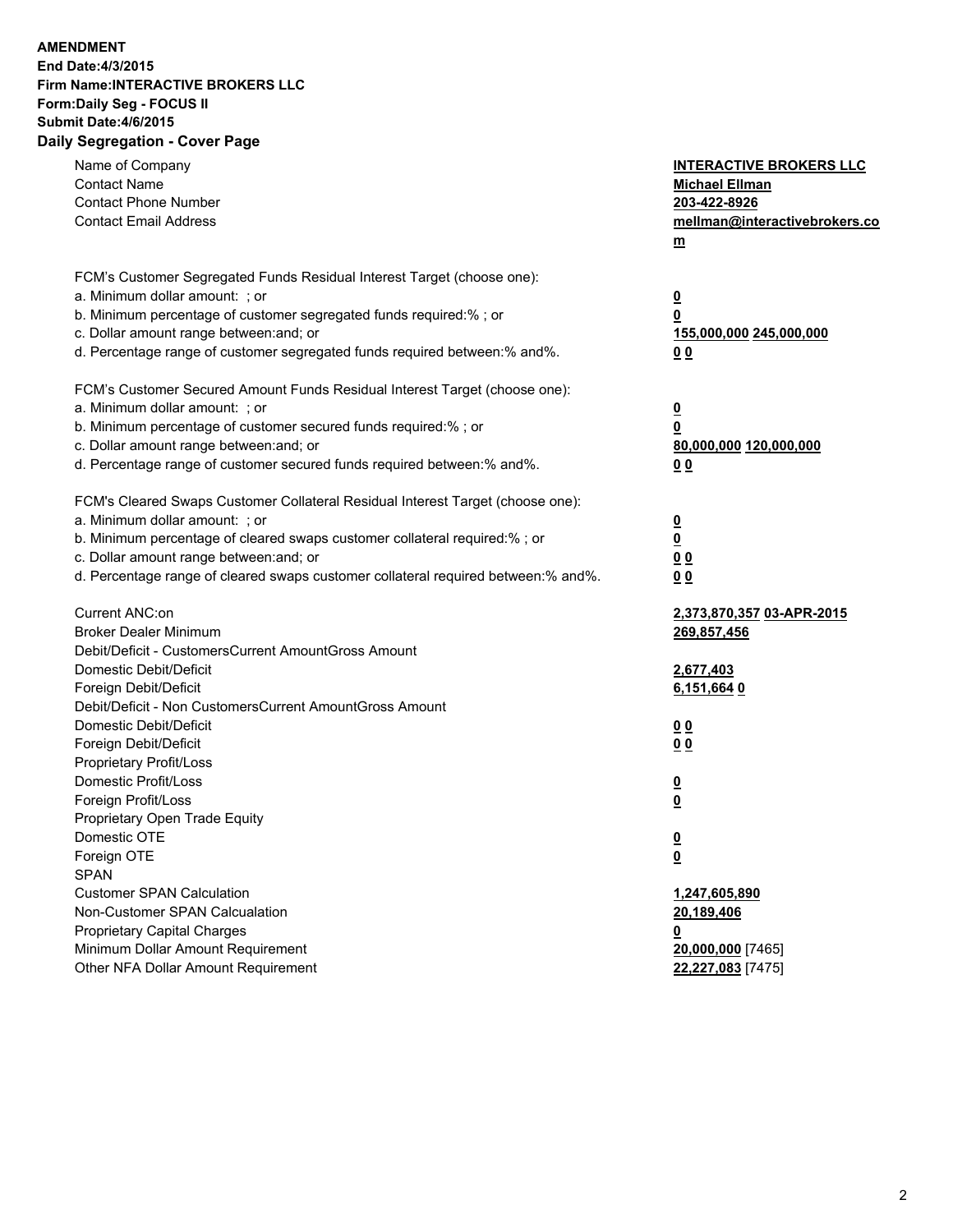## **AMENDMENT End Date:4/3/2015 Firm Name:INTERACTIVE BROKERS LLC Form:Daily Seg - FOCUS II Submit Date:4/6/2015 Daily Segregation - Secured Amounts**

|     | Foreign Futures and Foreign Options Secured Amounts                                                        |                                   |
|-----|------------------------------------------------------------------------------------------------------------|-----------------------------------|
|     | Amount required to be set aside pursuant to law, rule or regulation of a foreign                           | $0$ [7305]                        |
|     | government or a rule of a self-regulatory organization authorized thereunder                               |                                   |
| 1.  | Net ledger balance - Foreign Futures and Foreign Option Trading - All Customers                            |                                   |
|     | A. Cash                                                                                                    | 430,684,804 [7315]                |
|     | B. Securities (at market)                                                                                  | $0$ [7317]                        |
| 2.  | Net unrealized profit (loss) in open futures contracts traded on a foreign board of trade                  | 43,476,450 [7325]                 |
| 3.  | Exchange traded options                                                                                    |                                   |
|     | a. Market value of open option contracts purchased on a foreign board of trade                             | 237,794 [7335]                    |
|     | b. Market value of open contracts granted (sold) on a foreign board of trade                               | $-65,306$ [7337]                  |
| 4.  | Net equity (deficit) (add lines 1.2. and 3.)                                                               | 474,333,742 [7345]                |
| 5.  | Account liquidating to a deficit and account with a debit balances - gross amount                          | 6,151,664 [7351]                  |
|     | Less: amount offset by customer owned securities                                                           | 0 [7352] 6,151,664 [7354]         |
| 6.  | Amount required to be set aside as the secured amount - Net Liquidating Equity                             | 480,485,406 [7355]                |
|     | Method (add lines 4 and 5)                                                                                 |                                   |
| 7.  | Greater of amount required to be set aside pursuant to foreign jurisdiction (above) or line                | 480,485,406 [7360]                |
|     | 6.                                                                                                         |                                   |
|     | FUNDS DEPOSITED IN SEPARATE REGULATION 30.7 ACCOUNTS                                                       |                                   |
| 1.  | Cash in banks                                                                                              |                                   |
|     | A. Banks located in the United States                                                                      | 27,572,988 [7500]                 |
|     | B. Other banks qualified under Regulation 30.7                                                             | 0 [7520] 27,572,988 [7530]        |
| 2.  | Securities                                                                                                 |                                   |
|     | A. In safekeeping with banks located in the United States                                                  | 363,890,456 [7540]                |
|     | B. In safekeeping with other banks qualified under Regulation 30.7                                         | 0 [7560] 363,890,456 [7570]       |
| 3.  | Equities with registered futures commission merchants                                                      |                                   |
|     | A. Cash                                                                                                    | $0$ [7580]                        |
|     | <b>B.</b> Securities                                                                                       | $0$ [7590]                        |
|     | C. Unrealized gain (loss) on open futures contracts                                                        | $0$ [7600]                        |
|     | D. Value of long option contracts                                                                          | $0$ [7610]                        |
|     | E. Value of short option contracts                                                                         | 0 [7615] 0 [7620]                 |
| 4.  | Amounts held by clearing organizations of foreign boards of trade                                          |                                   |
|     | A. Cash                                                                                                    | $Q$ [7640]                        |
|     | <b>B.</b> Securities                                                                                       | $0$ [7650]                        |
|     | C. Amount due to (from) clearing organization - daily variation                                            | $0$ [7660]                        |
|     | D. Value of long option contracts                                                                          | $0$ [7670]                        |
|     | E. Value of short option contracts                                                                         | 0 [7675] 0 [7680]                 |
| 5.  | Amounts held by members of foreign boards of trade                                                         |                                   |
|     | A. Cash<br><b>B.</b> Securities                                                                            | 172,444,317 [7700]                |
|     |                                                                                                            | $0$ [7710]                        |
|     | C. Unrealized gain (loss) on open futures contracts                                                        | 27,963,499 [7720]                 |
|     | D. Value of long option contracts<br>E. Value of short option contracts                                    | 237,788 [7730]                    |
| 6.  |                                                                                                            | -65,303 [7735] 200,580,301 [7740] |
| 7.  | Amounts with other depositories designated by a foreign board of trade<br>Segregated funds on hand         | 0 [7760]<br>$0$ [7765]            |
| 8.  |                                                                                                            |                                   |
| 9.  | Total funds in separate section 30.7 accounts                                                              | 592,043,745 [7770]                |
|     | Excess (deficiency) Set Aside for Secured Amount (subtract line 7 Secured Statement<br>Page 1 from Line 8) | 111,558,339 [7380]                |
| 10. | Management Target Amount for Excess funds in separate section 30.7 accounts                                | 80,000,000 [7780]                 |
| 11. | Excess (deficiency) funds in separate 30.7 accounts over (under) Management Target                         | 31,558,339 [7785]                 |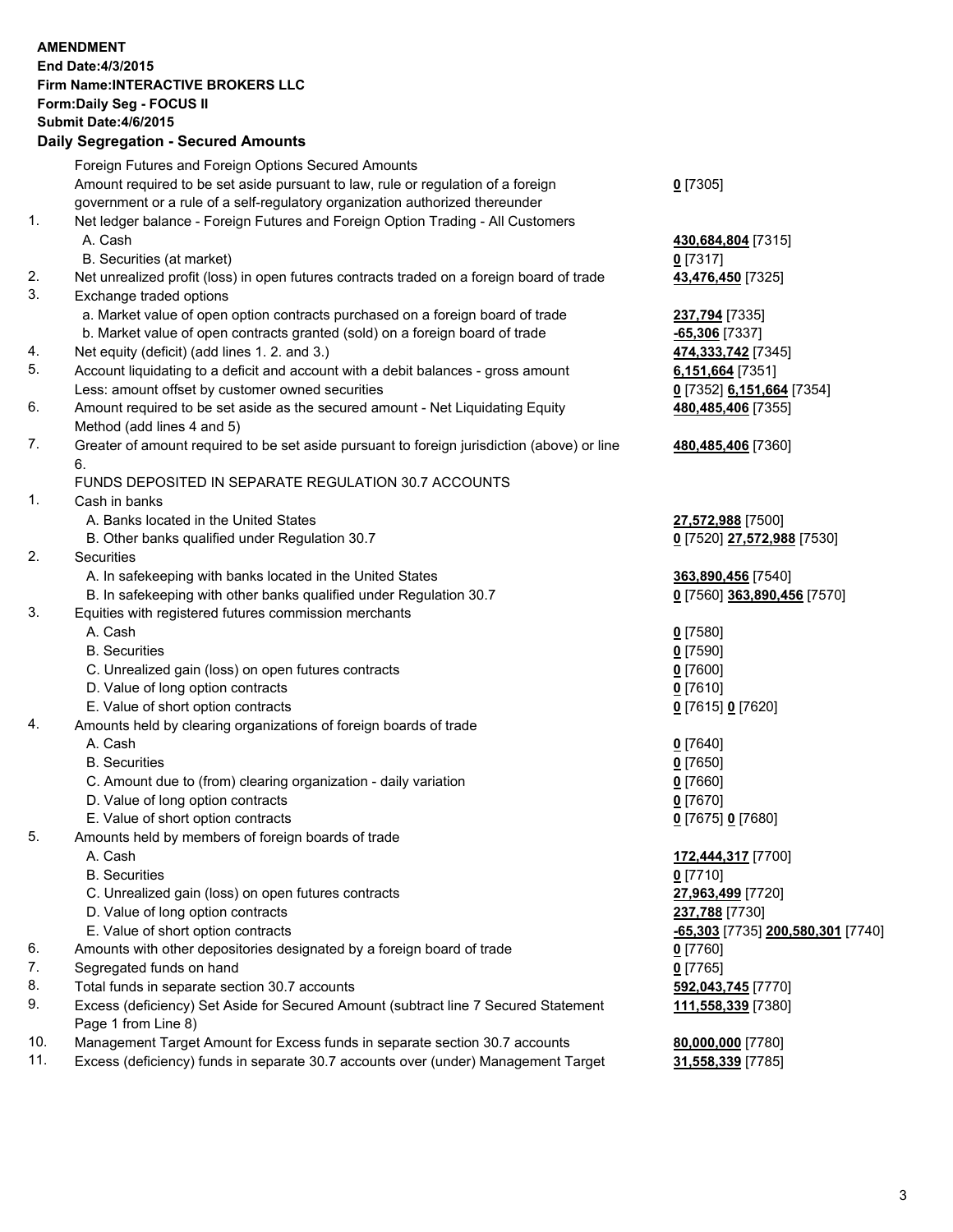|     | <b>AMENDMENT</b>                                                                               |                           |
|-----|------------------------------------------------------------------------------------------------|---------------------------|
|     | End Date: 4/3/2015                                                                             |                           |
|     | Firm Name: INTERACTIVE BROKERS LLC                                                             |                           |
|     | Form: Daily Seg - FOCUS II                                                                     |                           |
|     | <b>Submit Date: 4/6/2015</b>                                                                   |                           |
|     | Daily Segregation - Segregation Statement                                                      |                           |
|     | SEGREGATION REQUIREMENTS(Section 4d(2) of the CEAct)                                           |                           |
| 1.  | Net ledger balance                                                                             |                           |
|     | A. Cash                                                                                        | 2,533,742,788 [7010]      |
|     | B. Securities (at market)                                                                      | $0$ [7020]                |
| 2.  | Net unrealized profit (loss) in open futures contracts traded on a contract market             | $-66,011,459$ [7030]      |
| 3.  | Exchange traded options                                                                        |                           |
|     | A. Add market value of open option contracts purchased on a contract market                    | 112,449,387 [7032]        |
|     | B. Deduct market value of open option contracts granted (sold) on a contract market            | -187,744,530 [7033]       |
| 4.  | Net equity (deficit) (add lines 1, 2 and 3)                                                    | 2,392,436,186 [7040]      |
| 5.  | Accounts liquidating to a deficit and accounts with                                            |                           |
|     | debit balances - gross amount                                                                  | 2,677,403 [7045]          |
|     | Less: amount offset by customer securities                                                     | 0 [7047] 2,677,403 [7050] |
| 6.  | Amount required to be segregated (add lines 4 and 5)                                           | 2,395,113,589 [7060]      |
|     | FUNDS IN SEGREGATED ACCOUNTS                                                                   |                           |
| 7.  | Deposited in segregated funds bank accounts                                                    |                           |
|     | A. Cash                                                                                        | 233,434,636 [7070]        |
|     | B. Securities representing investments of customers' funds (at market)                         | 1,521,362,208 [7080]      |
|     | C. Securities held for particular customers or option customers in lieu of cash (at            | $0$ [7090]                |
|     | market)                                                                                        |                           |
| 8.  | Margins on deposit with derivatives clearing organizations of contract markets                 |                           |
|     | A. Cash                                                                                        | 11,025,578 [7100]         |
|     | B. Securities representing investments of customers' funds (at market)                         | 109,243,494 [7110]        |
|     | C. Securities held for particular customers or option customers in lieu of cash (at<br>market) | $0$ [7120]                |
| 9.  | Net settlement from (to) derivatives clearing organizations of contract markets                | -4,141,044 [7130]         |
| 10. | Exchange traded options                                                                        |                           |
|     | A. Value of open long option contracts                                                         | 2,705,839 [7132]          |
|     | B. Value of open short option contracts                                                        | -8,155,882 [7133]         |
| 11. | Net equities with other FCMs                                                                   |                           |
|     | A. Net liquidating equity                                                                      | -64,552,502 [7140]        |
|     | B. Securities representing investments of customers' funds (at market)                         | 828,500,000 [7160]        |
|     | C. Securities held for particular customers or option customers in lieu of cash (at            | $0$ [7170]                |
|     | market)                                                                                        |                           |
| 12. | Segregated funds on hand                                                                       | $0$ [7150]                |
| 13. | Total amount in segregation (add lines 7 through 12)                                           | 2,629,422,327 [7180]      |
| 14. | Excess (deficiency) funds in segregation (subtract line 6 from line 13)                        | 234,308,738 [7190]        |
| 15. | Management Target Amount for Excess funds in segregation                                       | 155,000,000 [7194]        |
| 16. | Excess (deficiency) funds in segregation over (under) Management Target Amount                 | 79,308,738 [7198]         |

Excess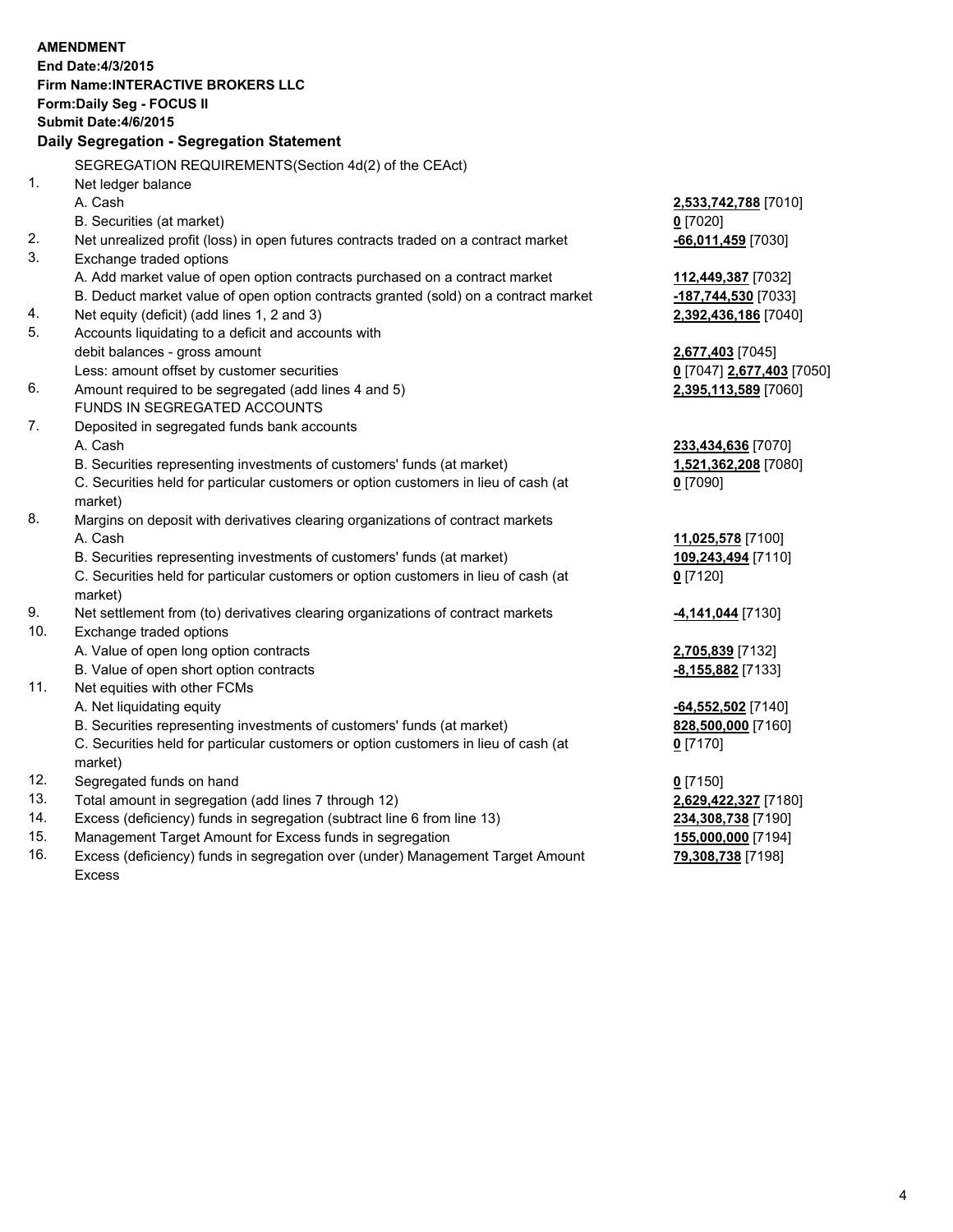## **AMENDMENT End Date:4/3/2015 Firm Name:INTERACTIVE BROKERS LLC Form:Daily Seg - FOCUS II Submit Date:4/6/2015 Daily Segregation - Supplemental**

| $\blacksquare$           | Total gross margin deficiencies - Segregated Funds Origin                              | 340,402 [9100] |
|--------------------------|----------------------------------------------------------------------------------------|----------------|
| $\blacksquare$           | Total gross margin deficiencies - Secured Funds Origin                                 | 76,129 [9101]  |
| $\blacksquare$           | Total gross margin deficiencies - Cleared Swaps Customer Collateral Funds Origin       | $0$ [9102]     |
| $\blacksquare$           | Total gross margin deficiencies - Noncustomer and Proprietary Accounts Origin          | $0$ [9103]     |
| $\blacksquare$           | Total number of accounts contributing to total gross margin deficiencies - Segregated  | 9[9104]        |
|                          | Funds Origin                                                                           |                |
| Ξ.                       | Total number of accounts contributing to total gross margin deficiencies - Secured     | 10 [9105]      |
|                          | Funds Origin                                                                           |                |
| Ξ.                       | Total number of accounts contributing to the total gross margin deficiencies - Cleared | $0$ [9106]     |
|                          | Swaps Customer Collateral Funds Origin                                                 |                |
| $\overline{\phantom{a}}$ | Total number of accounts contributing to the total gross margin deficiencies -         | $0$ [9107]     |
|                          | Noncustomer and Proprietary Accounts Origin                                            |                |
| $\overline{\phantom{a}}$ | Upload a copy of the firm's daily margin report the FCM uses to issue margin calls     |                |
|                          | which corresponds with the reporting date.                                             |                |

04.03.2015 Commodity Margin Deficiency Report.xls